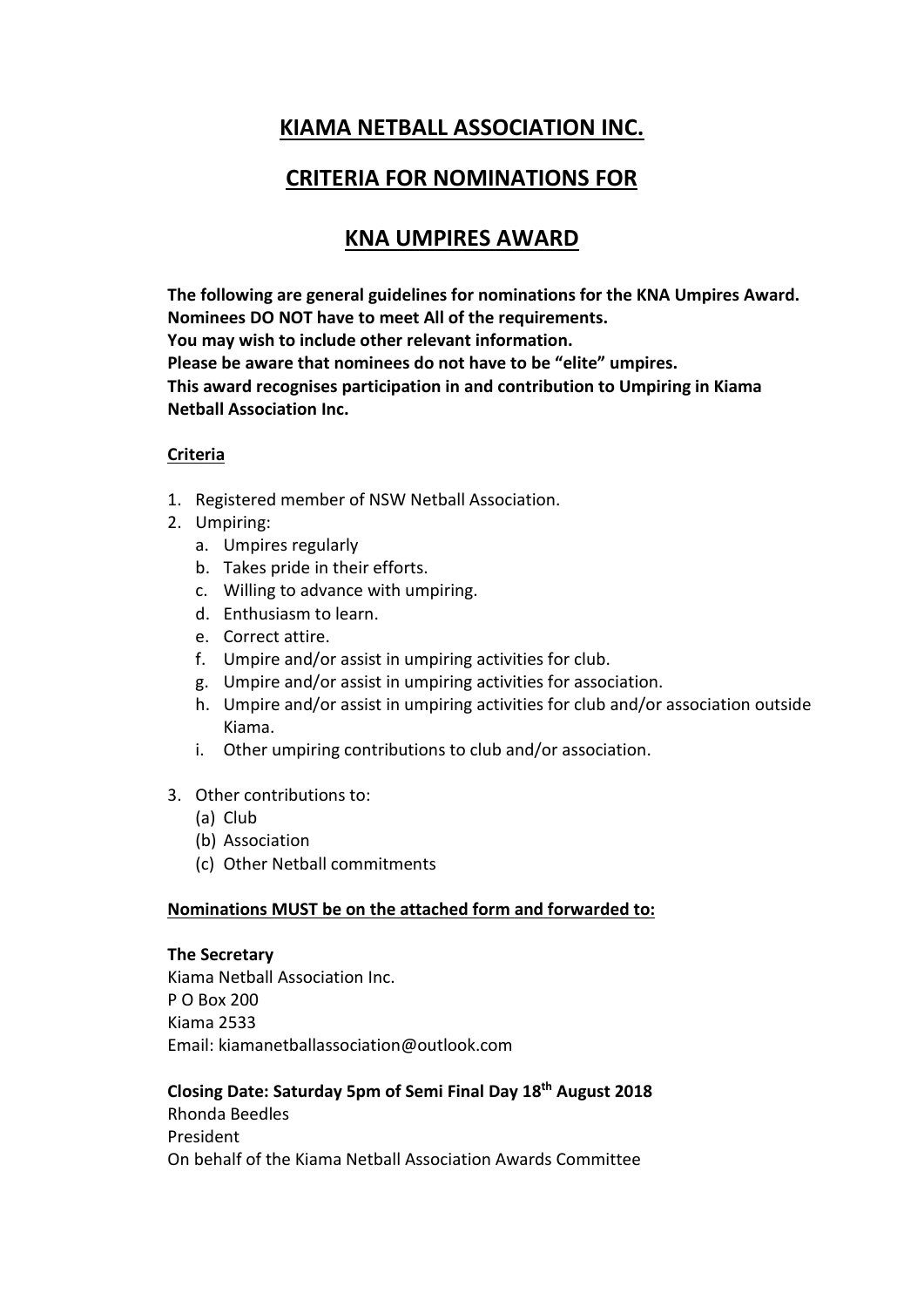### KIAMA NETBALL ASSOCIATION INC.

### NOMINATION FORM KNA UMPIRES AWARD UNDER 18 YEARS OF AGE

|    | 3. Umpiring experience:                                                                           |
|----|---------------------------------------------------------------------------------------------------|
|    |                                                                                                   |
|    | NSW Level 1 Accreditation______________ Badged_____________ Year________________                  |
|    |                                                                                                   |
|    |                                                                                                   |
|    |                                                                                                   |
| 5. | <b>Club Recommendation (if applicable) :</b>                                                      |
|    | ,我们也不会有什么。""我们的人,我们也不会有什么?""我们的人,我们也不会有什么?""我们的人,我们也不会有什么?""我们的人,我们也不会有什么?""我们的人                  |
|    |                                                                                                   |
|    |                                                                                                   |
|    |                                                                                                   |
|    |                                                                                                   |
|    | Club Executive/Nominator: __________________________Signature___________________<br>Date_________ |

Closing Date: Saturday 5pm of Semi Finals 18 August 2018